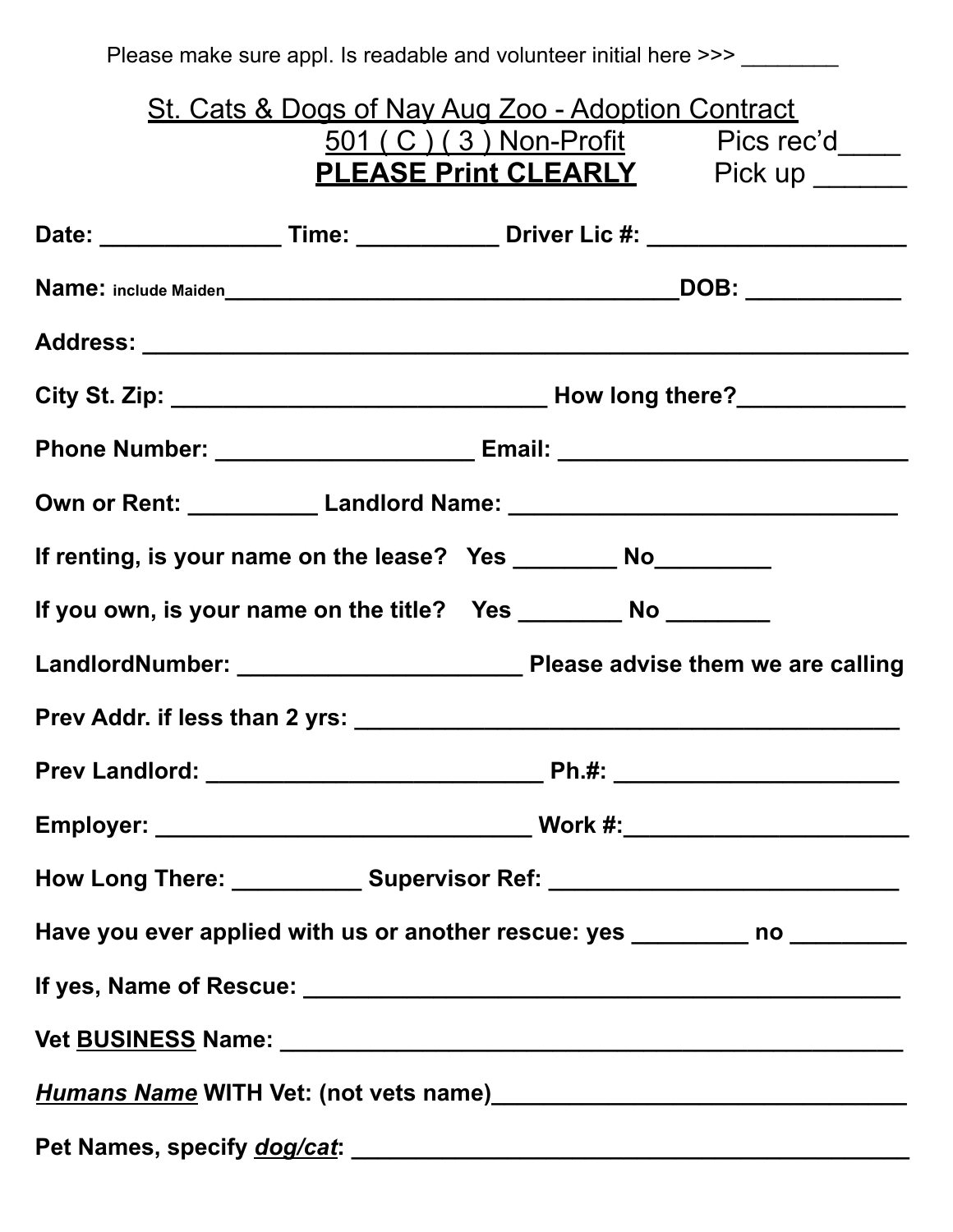| Who shares your home: Please ask for additional paper if needed<br>Name (include maiden) Relationship DOB                                    |  |  |
|----------------------------------------------------------------------------------------------------------------------------------------------|--|--|
|                                                                                                                                              |  |  |
|                                                                                                                                              |  |  |
|                                                                                                                                              |  |  |
|                                                                                                                                              |  |  |
|                                                                                                                                              |  |  |
| If there are children, explain their age and why you feel they will be                                                                       |  |  |
|                                                                                                                                              |  |  |
| Does anyone in your home have allergies that you are aware of?                                                                               |  |  |
|                                                                                                                                              |  |  |
| Do you have any plans to move soon?<br><u>Do you have any plans to move soon?</u>                                                            |  |  |
|                                                                                                                                              |  |  |
|                                                                                                                                              |  |  |
| <b>CHOICE</b> Regarding Pet wanting to be adopted:                                                                                           |  |  |
| 1.) Name: _______________________________Sex: __________ Color: ________________                                                             |  |  |
|                                                                                                                                              |  |  |
|                                                                                                                                              |  |  |
| Pets are an investment of your time and money. Can you afford to provide<br>MEDICAL CARE, grooming, & proper diet? Yes _________ NO ________ |  |  |

**Are you able to make a long-term commitment to care for your pet for its entire life span, which could be as long as 15 years or more? Yes \_\_\_\_\_\_ No \_\_\_\_\_\_\_**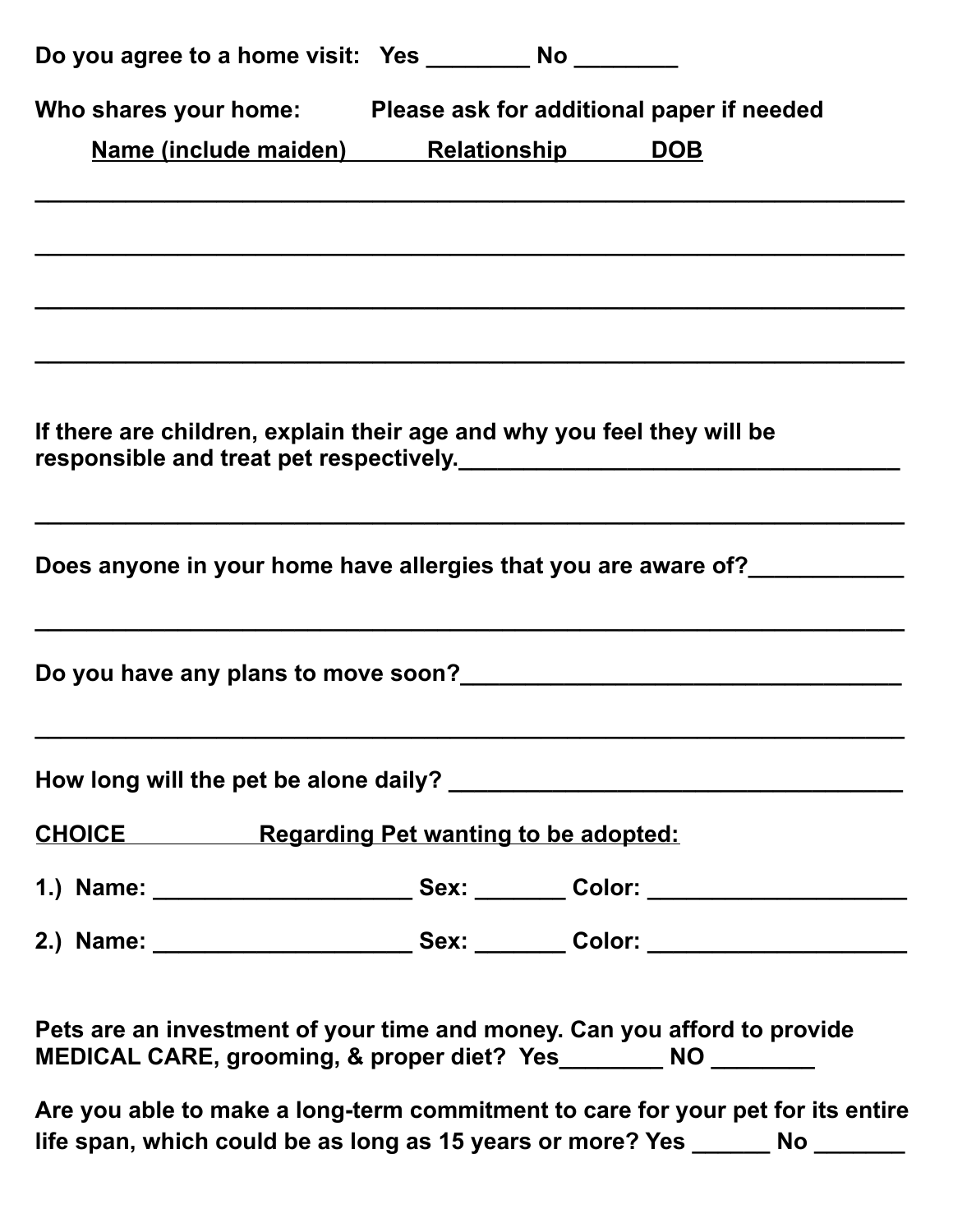## **The Prospective Caregiver AGREES:**

**\_\_\_\_\_\_\_\_\_\_\_\_\_\_\_\_\_\_\_\_\_\_\_\_\_\_\_\_\_\_\_\_\_\_\_\_\_\_\_\_\_\_\_\_\_\_\_\_\_\_\_\_\_\_\_\_\_\_\_\_\_\_\_\_\_\_\_**

**\_\_\_\_\_\_\_\_\_\_\_\_\_\_\_\_\_\_\_\_\_\_\_\_\_\_\_\_\_\_\_\_\_\_\_\_\_\_\_\_\_\_\_\_\_\_\_\_\_\_\_\_\_\_\_\_\_\_\_\_\_\_\_\_\_\_\_**

## **Initial**

- **\_\_\_\_\_ Pets are to live in a private residence as companion animals.**
- **\_\_\_\_\_ This agreement DOES NOT allow the declawing of a cat.**
- **\_\_\_\_\_ If the pet must be relinquished for any reason, you MAY NOT turn over to another shelter or person, but must return to us.**
- **\_\_\_\_\_ To provide the pet with sufficient quantities of food and water.**
- **\_\_\_\_\_ Never to strike or otherwise harm the animal.**
- **\_\_\_\_\_ To give St. Cats & Dogs visitation rights to ensure the terms of this adoption agreements are being observed.**
- **\_\_\_\_\_ To ensure all vaccinations are current, and provide care upon sickness.**
- **\_\_\_\_\_ I understand that failure to perform the foregoing agreement will constitute a breach of contract. In the event of any such breach, I authorize St. Cats & Dogs to reclaim possession of adopted pets.**

## *As of this day, to the best of our knowledge, the pet is in good health.*

**We reserve the right to refuse adoption to any applicant for any reason. This questionnaire becomes part of our contract.**

**We ask for donations to continue rescuing more animals. For us, the total cost incurred including spay/neuter, shots,worming & testing is \_\_\_\_\_\_\_\_\_\_.**

**In return for the above conditions, St. Cats & Dogs agrees to allow the prospective caregiver to adopt the above mentioned pet. This agreement was executed at \_\_\_\_\_\_\_\_\_\_\_\_\_\_\_\_\_\_\_\_\_\_\_\_\_\_\_\_\_\_\_\_\_**

|                  | <b>City</b> | <b>State</b>              |  |  |
|------------------|-------------|---------------------------|--|--|
| <b>Adopter:</b>  |             | St. Cats & Dogs:          |  |  |
| <b>Signature</b> |             | <b>Signature</b>          |  |  |
| <b>Date</b>      |             | <b>Date</b><br>gave paper |  |  |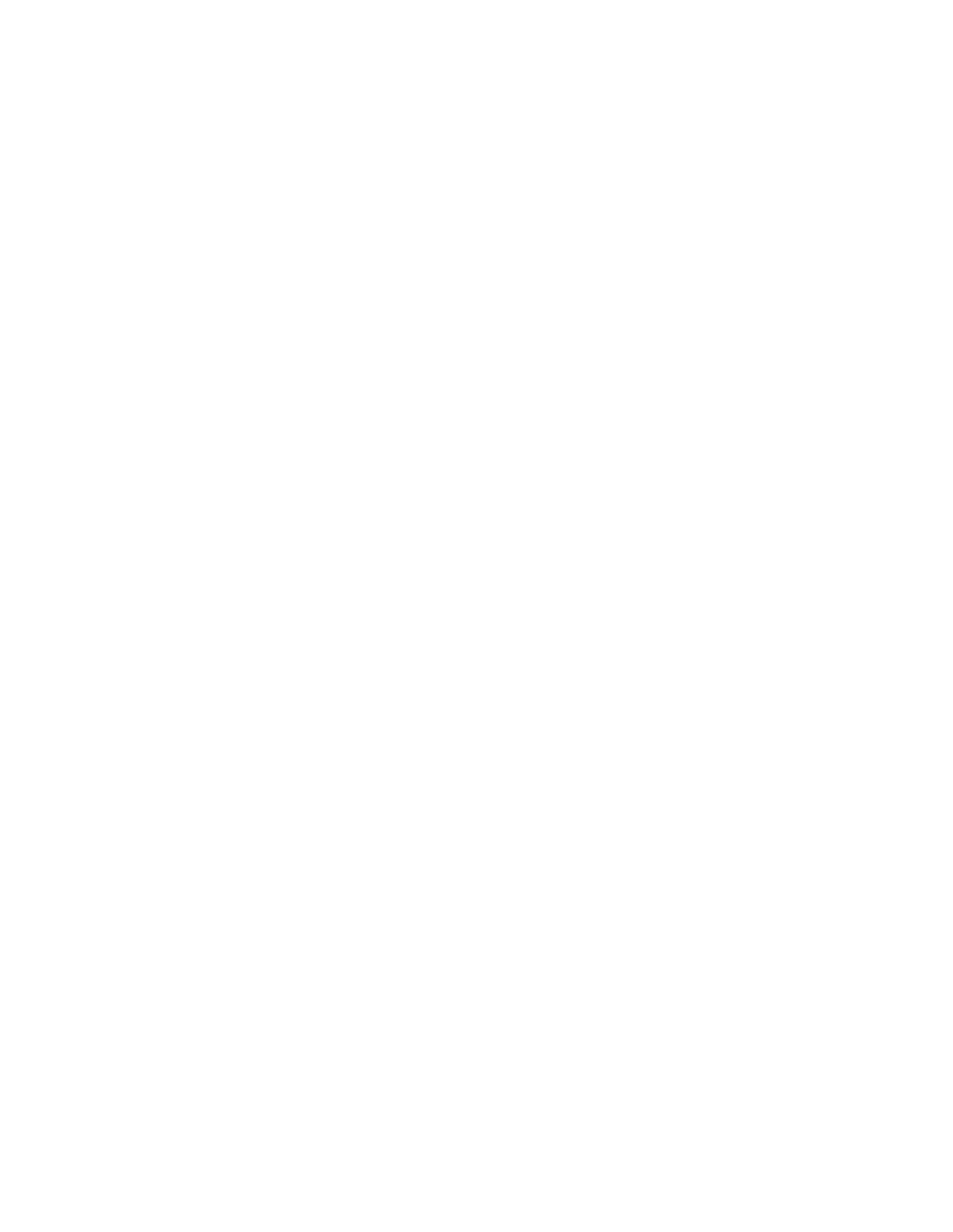St. Cats & Dogs Inc. 700 Nay Aug Road Mail address: 1900 E. Gibson St. Scranton, Pa. 18510

Hi and Welcome to our facility.

Thank you for applying to adopt a new kitty from us.

Some things you will need to know.

The food we use and would like you to continue using is Purina Kitten Chow, (up to a year), or Purina Complete, (over a year). Please read the bag for how much to give your new kitty. Please don't leave it out all day and night. It is important for their health so they don't become obese. Allow the cat to get used to the food in your home until the kitty is comfortable in its new environment. Then, you may gradually try other quality brands, (please no grain free or food with dyes), by mixing them first, and gradually adding more of the new food. Check the new food bag you would like to introduce, or consult your vet to learn more about changing food for a cat. Please always have water available for them.

Also, once a day, we feed them wet food as a treat, usually Friskies Pate. Just a heaping tablespoon with a touch of water. Any Pate is good, just preferably not shredded or gravy. They contain more fat and carbs. Also, a boutique diet is not good either.

When you first bring your kitty home, we strongly suggest a period of adjustment, an acclimating time. Please note that the kitty may appear to be relaxed at our facility because they are used to it, but new surroundings may make them nervous. If they appear scared in their new home at first, it is totally expected and acceptable. For acclimating, you need to put them in a separate room with food, water, and a litter box. You can go into the room with treats, toys and/or laser light and let them come to you. During this simple routine they will learn to trust you. You don't want to pull them from under a bed, it will scare them more. Another suggestion is to leave whatever carrier you pick them up with, or even an empty small box, in the room so they have their 'own' place. When they learn to trust you, you can start introducing them to more parts of the home and members of the family. Just like humans, all cats are different. The time this will take is undetermined as each cat is different. It could take a couple days or a couple weeks, but they will truly appreciate your patience with them.